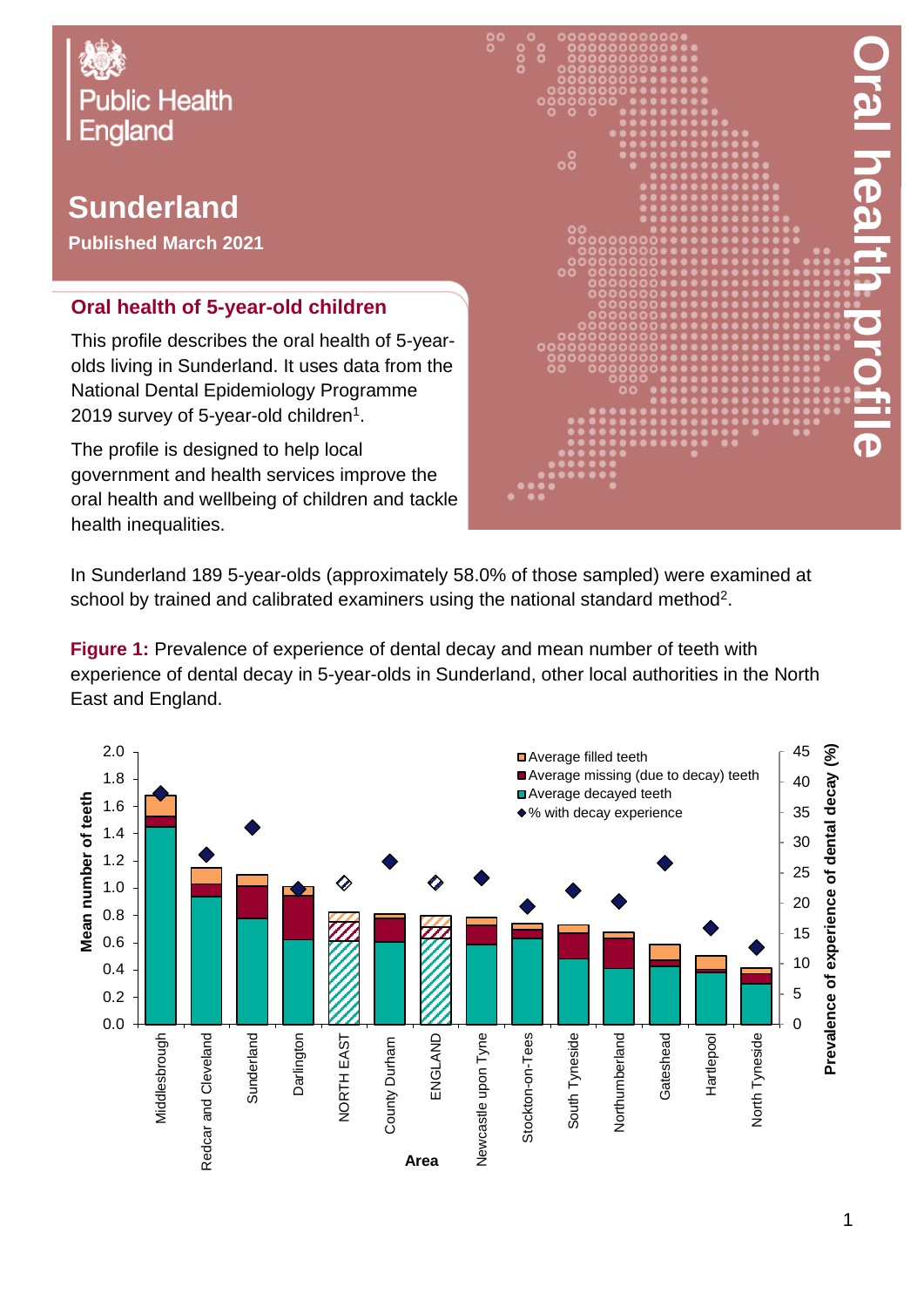**Table 1:** Experience of dental decay in 5-year-olds in Sunderland, other local authorities in the North East and England.

| Local authority             | Prevalence of<br>experience of<br>dental decay<br>(% ) | Mean number of teeth<br>with experience of<br>dental decay in all<br>examined children<br>n (95% confidence<br>intervals) | Mean number of teeth<br>with experience of<br>dental decay in children<br>with any decay<br>experience<br>n (95% confidence<br>intervals) |
|-----------------------------|--------------------------------------------------------|---------------------------------------------------------------------------------------------------------------------------|-------------------------------------------------------------------------------------------------------------------------------------------|
| Middlesbrough               | 38.1                                                   | 1.7<br>$(1.31 - 2.05)$                                                                                                    | 4.4<br>$(3.75 - 5.06)$                                                                                                                    |
| Sunderland                  | 32.5                                                   | 1.1<br>$(0.80 - 1.40)$                                                                                                    | 3.4<br>$(2.77 - 3.99)$                                                                                                                    |
| <b>Redcar and Cleveland</b> | 28.0                                                   | 1.1<br>$(0.78 - 1.51)$                                                                                                    | 4.1<br>$(3.23 - 4.98)$                                                                                                                    |
| <b>County Durham</b>        | 26.8                                                   | 0.8<br>$(0.58 - 1.04)$                                                                                                    | 3.0<br>$(2.44 - 3.57)$                                                                                                                    |
| Gateshead                   | 26.6                                                   | 0.6<br>$(0.40 - 0.77)$                                                                                                    | 2.2<br>$(1.72 - 2.67)$                                                                                                                    |
| Newcastle upon Tyne         | 24.2                                                   | 0.8<br>$(0.61 - 0.95)$                                                                                                    | 3.2<br>$(2.76 - 3.72)$                                                                                                                    |
| <b>ENGLAND</b>              | 23.4                                                   | 0.8<br>$(0.78 - 0.81)$                                                                                                    | 3.4<br>$(3.36 - 3.44)$                                                                                                                    |
| <b>NORTH EAST</b>           | 23.3                                                   | 0.8<br>$(0.75 - 0.89)$                                                                                                    | 3.5<br>$(3.32 - 3.72)$                                                                                                                    |
| Darlington                  | 22.3                                                   | 1.0<br>$(0.71 - 1.31)$                                                                                                    | 4.5<br>$(3.63 - 5.43)$                                                                                                                    |
| South Tyneside              | 22.1                                                   | 0.7<br>$(0.46 - 1.00)$                                                                                                    | 3.3<br>$(2.42 - 4.18)$                                                                                                                    |
| Northumberland              | 20.3                                                   | 0.7<br>$(0.48 - 0.87)$                                                                                                    | 3.3<br>$(2.71 - 3.96)$                                                                                                                    |
| Stockton-on-Tees            | 19.5                                                   | 0.7<br>$(0.51 - 0.97)$                                                                                                    | 3.8<br>$(3.10 - 4.50)$                                                                                                                    |
| Hartlepool                  | 15.9                                                   | 0.5<br>$(0.29 - 0.71)$                                                                                                    | 3.2<br>$(2.25 - 4.06)$                                                                                                                    |
| North Tyneside              | 12.7                                                   | 0.4<br>$(0.28 - 0.55)$                                                                                                    | 3.3<br>$(2.60 - 3.94)$                                                                                                                    |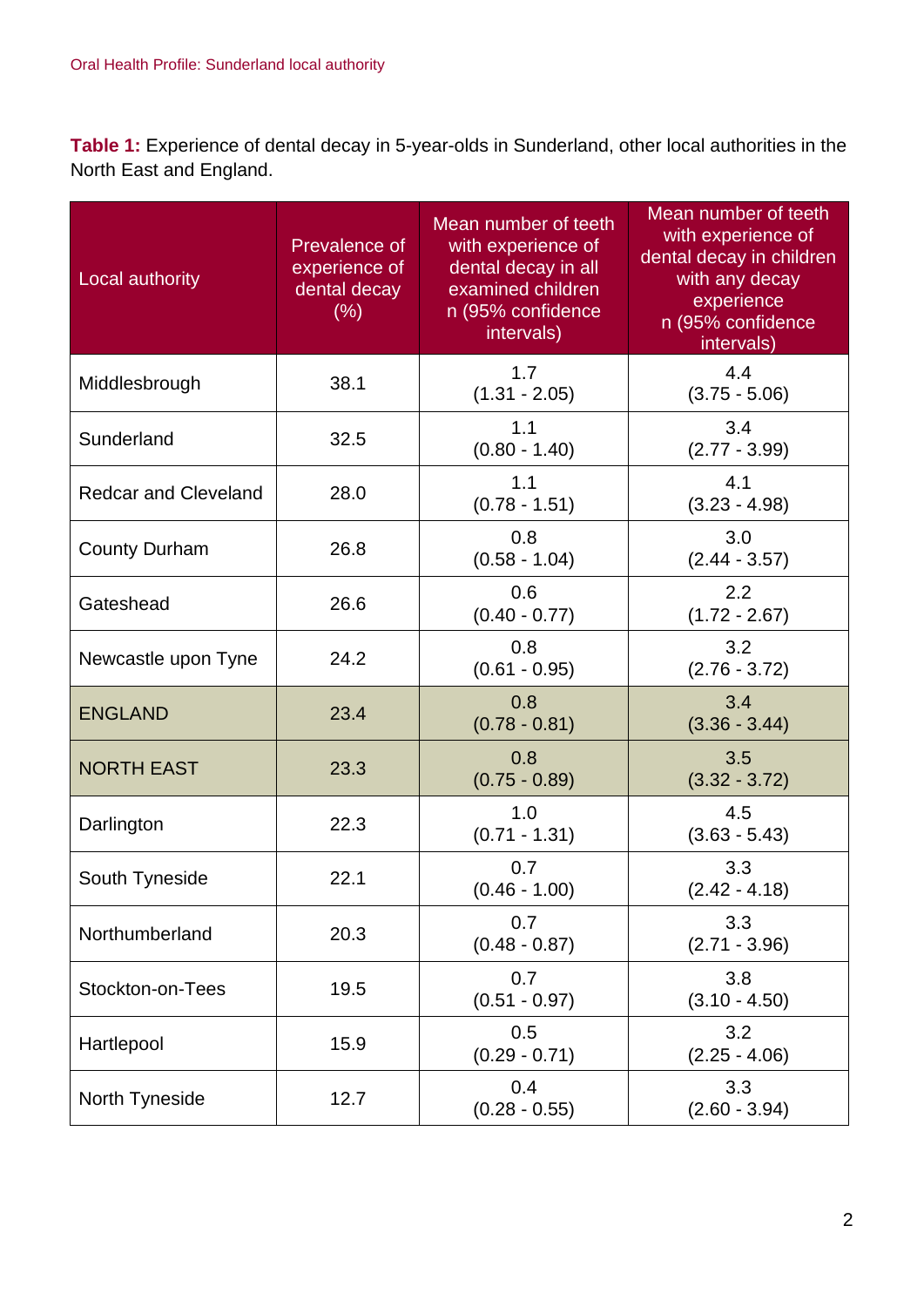Table 2. Measures of oral health among 5-year-olds in Sunderland, it's statistical neighbours, the North East and England.

|                                                                                                    | <b>Sunderland</b> | <b>Statistical</b><br>neighbour within<br><b>North East:</b><br>Gateshead | <b>Statistical</b><br>neighbour<br>comparator 1:<br>Gateshead | <b>North</b><br>East | England |
|----------------------------------------------------------------------------------------------------|-------------------|---------------------------------------------------------------------------|---------------------------------------------------------------|----------------------|---------|
| Prevalence of<br>experience of dental<br>decay                                                     | 32.5%             | 26.6%                                                                     | 26.6%                                                         | 23.3%                | 23.4%   |
| Mean number of teeth<br>with experience of<br>dental decay                                         | 1.1               | 0.6                                                                       | 0.6                                                           | 0.8                  | 0.8     |
| Mean number of teeth<br>with experience of<br>decay in those with<br>experience of dental<br>decay | 3.4               | 2.2                                                                       | 2.2                                                           | 3.5                  | 3.4     |
| Mean number of<br>decayed teeth in<br>those with experience<br>of dental decay                     | 2.5               | 1.6                                                                       | 1.6                                                           | 2.6                  | 2.7     |
| Proportion with active<br>decay                                                                    | 26.3%             | 20.8%                                                                     | 20.8%                                                         | 19.9%                | 20.4%   |
| Proportion with<br>experience of tooth<br>extractionii                                             | 4.9%              | 2.2%                                                                      | 2.2%                                                          | 3.1%                 | 2.2%    |
| Proportion with dental<br>abscess                                                                  | 3.4%              | 0.9%                                                                      | 0.9%                                                          | 1.6%                 | 1.0%    |
| Proportion with teeth<br>decayed into pulp                                                         | 5.2%              | 2.5%                                                                      | 2.5%                                                          | 4.0%                 | 3.3%    |
| Proportion with decay<br>affecting incisorsiii                                                     | 6.8%              | 1.7%                                                                      | 1.7%                                                          | 5.6%                 | 5.2%    |
| Proportion with high<br>levels of plaque present<br>on upper front teethiv                         | 16.4%             | 4.2%                                                                      | 4.2%                                                          | 2.2%                 | 1.2%    |

<sup>i</sup>generated by the children's services statistical neighbour benchmarking tool, the neighbour within the North East has "Extremely Close" comparator characteristics and the national neighbour 1 has "Extremely Close" comparator characteristics<sup>3</sup>.

ii experience of extraction of one or more teeth on one or more occasions.

iii dental decay involving one or more surfaces of upper anterior teeth.

iv indicative of poor tooth brushing habits.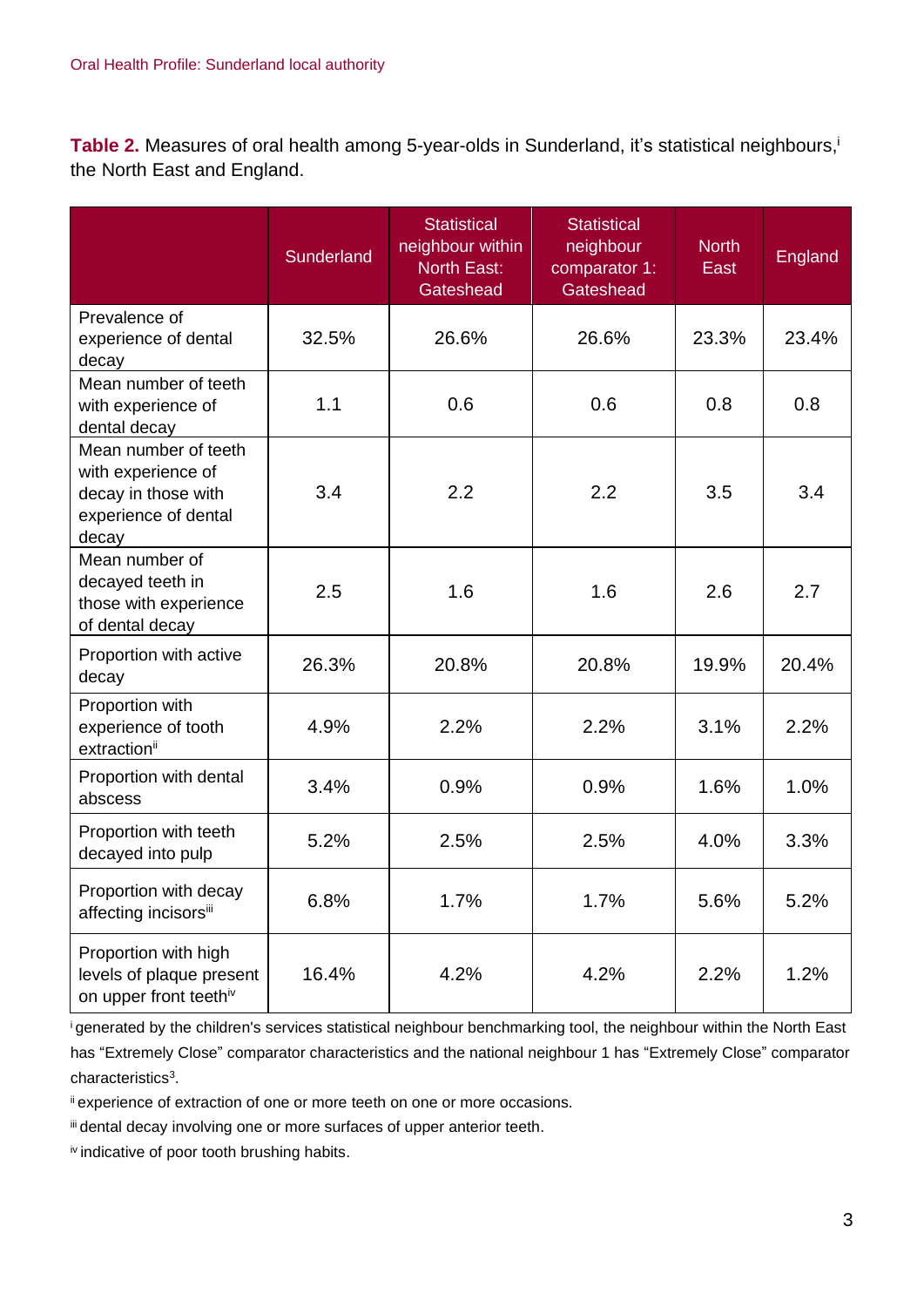**Figure 2:** Prevalence of experience of dental decay in 5-year-olds in Sunderland, by local authority Index of Multiple Deprivation (IMD) 2019 quintiles.



Error bars represent 95% confidence limits





Error bars represent 95% confidence limits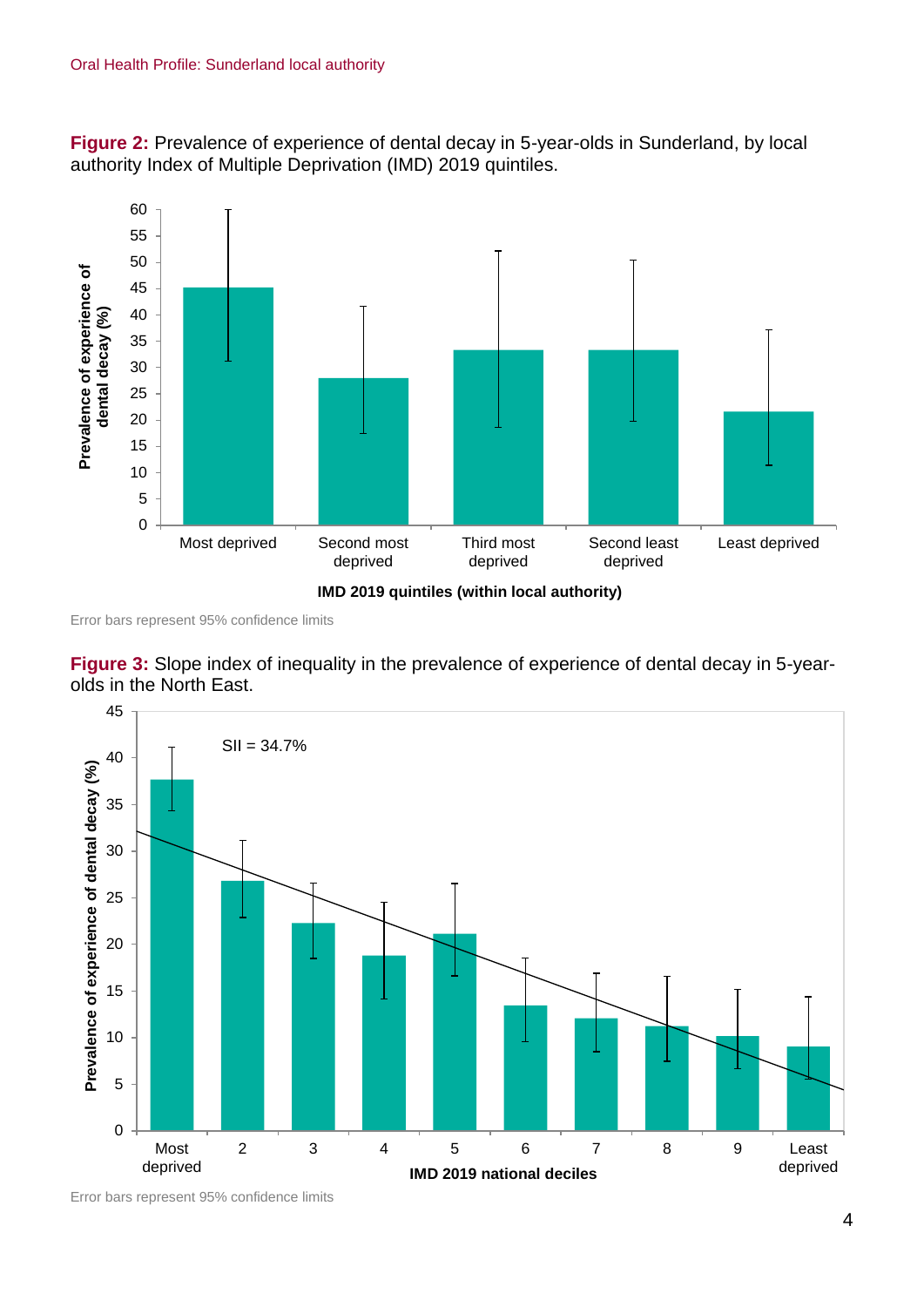**Figure 4:** Prevalence of experience of dental decay in 5-year-olds in Sunderland, the North East and England, by year.



Error bars represent 95% confidence limits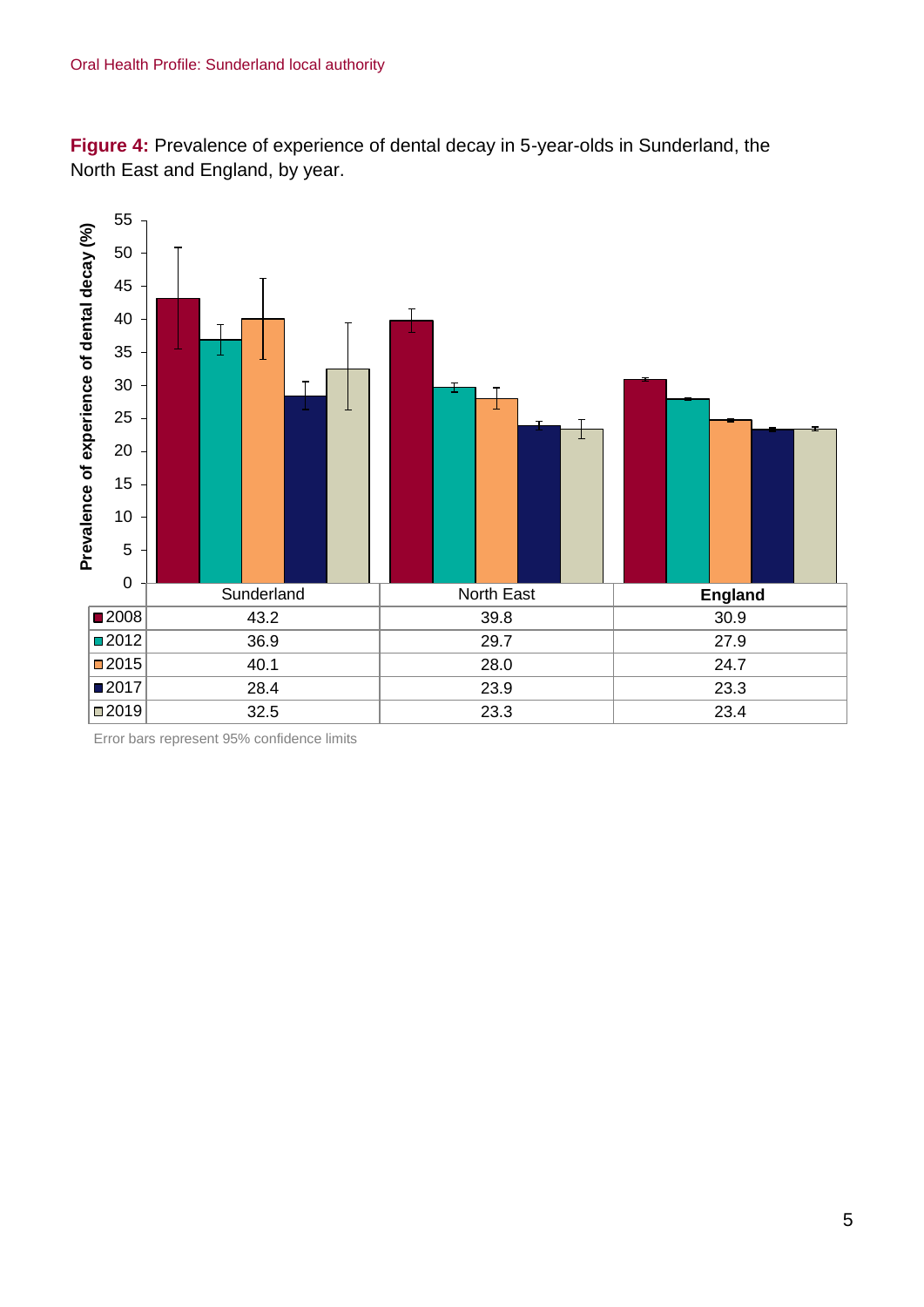**Table 3:** Experience of dental decay in 5-year-olds in the North East, by ethnic group.

| <b>Ethnic</b> group             | Number of<br>children<br>examined<br>(N) | <b>Prevalence of</b><br>experience of<br>dental decay<br>$(\% )$ | Mean number of teeth<br>with experience of<br>dental decay among<br>children with any<br>experience of dental<br>decay n (95% CI) | <b>Prevalence of</b><br>dental decay<br>affecting incisors<br>(% ) |
|---------------------------------|------------------------------------------|------------------------------------------------------------------|-----------------------------------------------------------------------------------------------------------------------------------|--------------------------------------------------------------------|
| Other ethnic<br>background      | 29                                       | 62.1                                                             | 4.8<br>$(3.23 - 6.33)$                                                                                                            | 27.6                                                               |
| Asian / Asian<br><b>British</b> | 183                                      | 34.4                                                             | 3.5<br>$(2.87 - 4.21)$                                                                                                            | 13.1                                                               |
| Mixed                           | 78                                       | 25.6                                                             | 3.6<br>$(2.51 - 4.69)$                                                                                                            | 5.1                                                                |
| Not provided                    | 62                                       | 24.2                                                             | 2.5<br>$(1.70 - 3.23)$                                                                                                            | 9.7                                                                |
| Black / Black<br><b>British</b> | 58                                       | 22.4                                                             | 3.1<br>$(1.34 - 4.82)$                                                                                                            | 1.7                                                                |
| White                           | 2,689                                    | 21.6                                                             | 3.5<br>$(3.28 - 3.72)$                                                                                                            | 4.8                                                                |
| <b>North East</b>               | 3,099                                    | 23.3                                                             | 3.5<br>$(3.32 - 3.72)$                                                                                                            | 5.6                                                                |

**Figure 5:** Prevalence of experience of dental decay in 5-year-olds in the North East, by ethnic group.

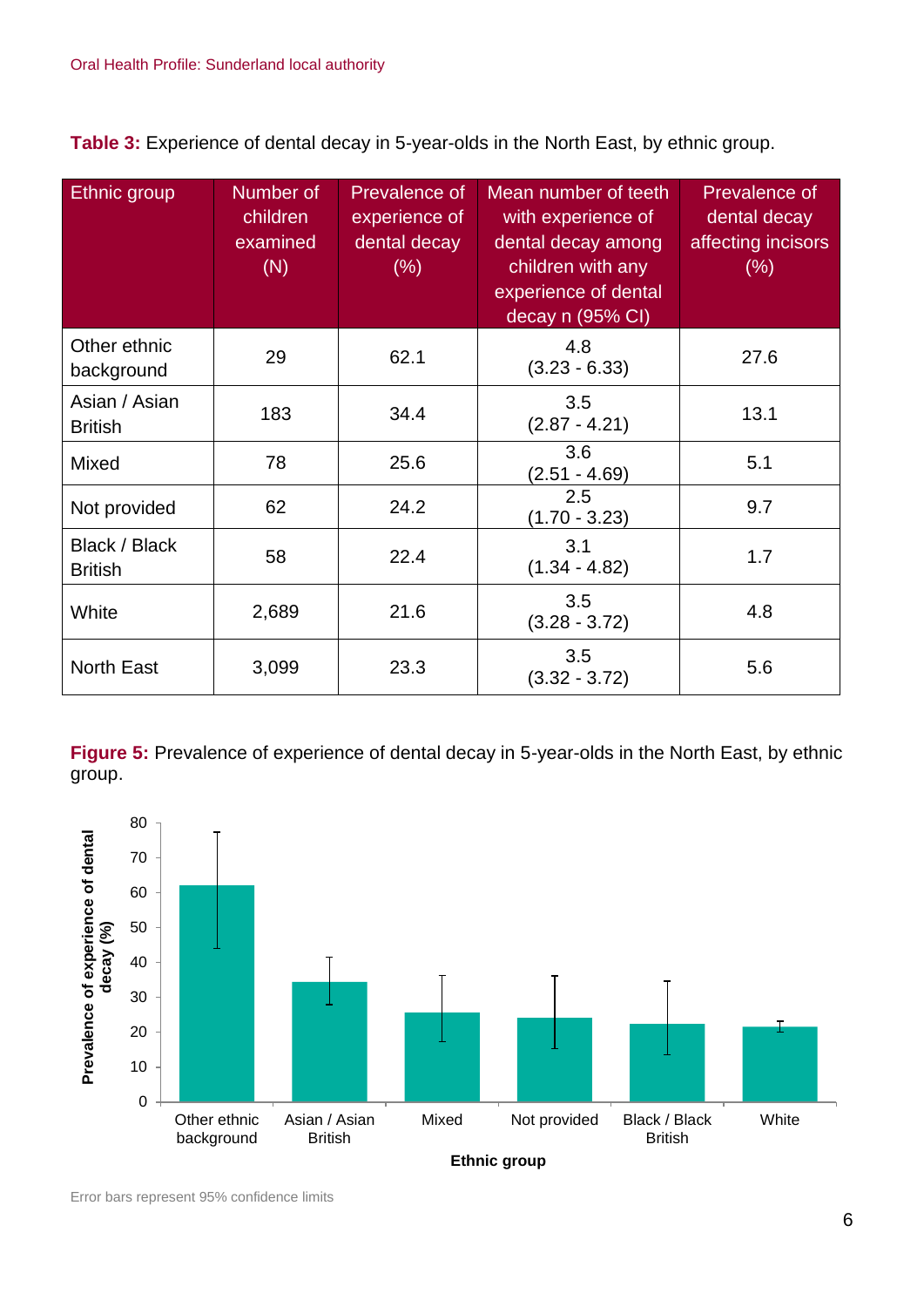**Figure 6:** Prevalence of experience of dental decay in 5-year-olds in Sunderland, by ward, 2017.



| Key | Label             |
|-----|-------------------|
|     | Barnes (22.1%)    |
| 2   | Castle (25.7%)    |
| 3   | Copt Hill (27.1%) |
| 4   | Doxford (22.9%)   |
| 5   | Fulwell (13.6%)   |
| 6   | Hendon (42.4%)    |
| 7   | Hetton (32.8%)    |
| 8   | Houghton (26.6%)  |
| 9   | Millfield (32.3%) |
| 10  | Pallion (37.9%)   |
| 11  | Redhill (33.8%)   |
| 12  | Ryhope (32.5%)    |
| 13  | Sandhill (32.3%)  |

| Key | Label                      |
|-----|----------------------------|
| 14  | Shiney Row (25.0%)         |
| 15  | Silksworth (25.0%)         |
| 16  | Southwick (36.7%)          |
| 17  | St Anne's (33.3%)          |
| 18  | St Chad's (14.5%)          |
| 19  | St Michael's (12.1%)       |
| 20  | St Peter's (15.8%)         |
| 21  | Washington Central (32.6%) |
| 22  | Washington East (32.6%)    |
| 23  | Washington North (21.4%)   |
| 24  | Washington South (26.6%)   |
| 25  | Washington West (19.4%)    |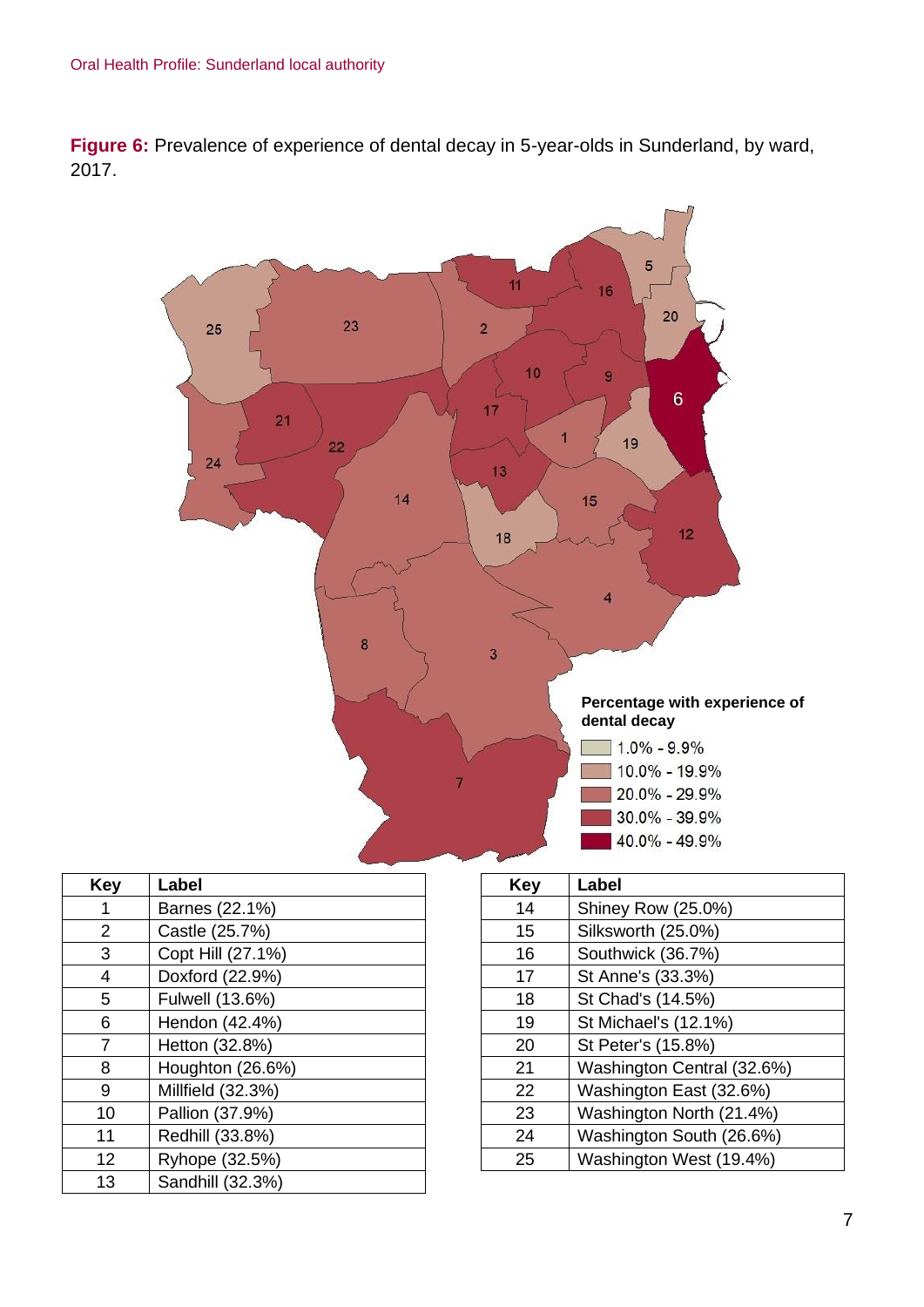## **Summary**

In Sunderland average levels of dental decay are higher than the average for England. Within Sunderland, the highest levels of experience of dental decay are clustered around the Hendon ward.

The small sample size means it is not possible to provide information at ward level using 2019 data. Future surveys could be commissioned to provide larger samples to facilitate local analysis. Commissioning High Quality Information to Support Oral Health Improvement: A toolkit about dental epidemiology for local authorities, commissioners and partners is available to support the commissioning of oral health surveys $^4$ .

Public health interventions can improve child oral health at a local level. Local authorities improving oral health: commissioning better oral health for children and young people is available to support local authorities to commission oral health improvement programmes for children and young people aged up to 19 years<sup>5</sup>.

If further local analysis is required, please contact the national dental public health team: DentalPHIntelligence@phe.gov.uk

## **References**

1. Public Health England (2020). National Dental Epidemiology Programme for England: oral health survey of 5-year-olds 2019 [Online]. Available at: <https://www.gov.uk/government/statistics/oral-health-survey-of-5-year-old-children-2019> [Accessed 29 May 2020].

2. Pine, C.M., Pitts, N.B. and Nugent, Z.J. (1997a). British Association for the Study of Community Dentistry (BASCD) guidance on the statistical aspects of training and calibration of examiners for surveys of child dental health. A BASCD co-ordinated dental epidemiology programme quality standard. Community Dental Health 14 (Supplement 1):18-29.

3. Children's services statistical neighbour benchmarking tool [online]. Available at: [www.gov.uk/government/publications/local-authority-interactive-tool-lait](http://www.gov.uk/government/publications/local-authority-interactive-tool-lait) [Accessed 29 May 2020].

4. Public Health England (2016). Commissioning high quality information to support oral health improvement. A toolkit about dental epidemiology for local authorities, commissioners and partners [Online]. Available at:

[https://assets.publishing.service.gov.uk/government/uploads/system/uploads/attachment\\_data/](https://assets.publishing.service.gov.uk/government/uploads/system/uploads/attachment_data/file/773332/Commissioning_High_Quality_Information_to_Support_Oral_Health_Improvement.pdf) [file/773332/Commissioning\\_High\\_Quality\\_Information\\_to\\_Support\\_Oral\\_Health\\_Improvement.](https://assets.publishing.service.gov.uk/government/uploads/system/uploads/attachment_data/file/773332/Commissioning_High_Quality_Information_to_Support_Oral_Health_Improvement.pdf) [pdf](https://assets.publishing.service.gov.uk/government/uploads/system/uploads/attachment_data/file/773332/Commissioning_High_Quality_Information_to_Support_Oral_Health_Improvement.pdf)